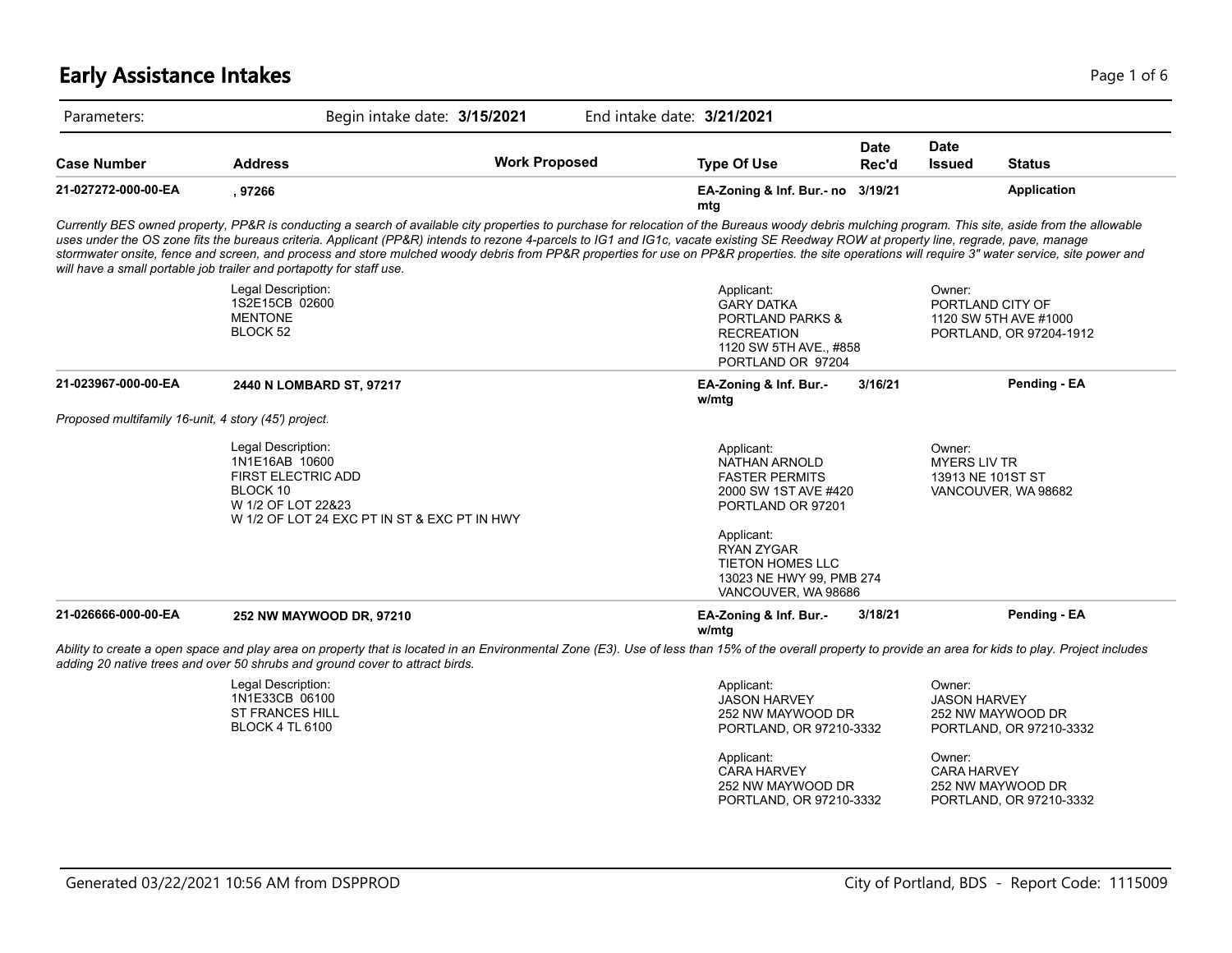# **Early Assistance Intakes** Page 2 of 6 and 2 of 6 and 2 of 6 and 2 of 6 and 2 of 6 and 2 of 6 and 2 of 6 and 2 of 6

| <b>Case Number</b>                     | <b>Address</b>                                                                                                                                                                                                                                                                                                                                                                                  | <b>Work Proposed</b> | <b>Type Of Use</b>                                                                                                | <b>Date</b><br>Rec'd | <b>Date</b><br><b>Issued</b>                                                                           | <b>Status</b>                                                              |
|----------------------------------------|-------------------------------------------------------------------------------------------------------------------------------------------------------------------------------------------------------------------------------------------------------------------------------------------------------------------------------------------------------------------------------------------------|----------------------|-------------------------------------------------------------------------------------------------------------------|----------------------|--------------------------------------------------------------------------------------------------------|----------------------------------------------------------------------------|
| 21-026245-000-00-EA                    | 3226 SE DIVISION ST, 97202                                                                                                                                                                                                                                                                                                                                                                      |                      | EA-Zoning & Inf. Bur.-<br>w/mtg                                                                                   | 3/17/21              |                                                                                                        | Pending - EA                                                               |
| connections will be utilized.          | Proposed food cart pod to contain 22 food carts, permanent restrooms and trash room, and two covered seating areas. Site is 100'x100' parcel comprised of 3226 and 3232 SE Division St. It is<br>possible that the site could shift to be comprised of 3226 SE Division and 2508 SE 32nd Ave. Roofs will discharge to a new drywell. All new paving will be permeable. Existing water and sewer |                      |                                                                                                                   |                      |                                                                                                        |                                                                            |
|                                        | Legal Description:<br>1S1E12BA 02900<br><b>EAST PORTLAND HTS</b><br>BLOCK 8<br>LOT <sub>2</sub>                                                                                                                                                                                                                                                                                                 |                      | Applicant:<br><b>BRETT SCHULZ</b><br><b>BRETT SCHULZ ARCHITECT</b><br>2803 SW MONTGOMERY DR<br>PORTLAND, OR 97201 |                      | Owner:<br><b>ANDREW RICKER</b>                                                                         | 3226 SE DIVISION ST<br>PORTLAND, OR 97202                                  |
| 21-027045-000-00-EA                    | 660 SE 47TH AVE, 97215                                                                                                                                                                                                                                                                                                                                                                          |                      | EA-Zoning & Inf. Bur.-<br>w/mtg                                                                                   | 3/19/21              |                                                                                                        | <b>Application</b>                                                         |
|                                        | RIP: Build of 4 townhouses at the above address under the new Residential Infill Project.                                                                                                                                                                                                                                                                                                       |                      |                                                                                                                   |                      |                                                                                                        |                                                                            |
|                                        | Legal Description:<br>1S2E06BA 06700<br><b>EAST PARADISE SPR</b><br>N 1/2 OF LOT 5                                                                                                                                                                                                                                                                                                              |                      | Applicant:<br><b>Kim Cellarius</b><br>Affordable Northwest Contractors<br>Inc.<br>6787 SW Firlock Way, Unit 2     |                      | Owner:<br><b>CINDY WALKER</b><br>654 SE 47TH AVE<br>Owner:<br><b>LEONARD WALKER</b><br>654 SE 47TH AVE | PORTLAND, OR 97215                                                         |
| 21-025704-000-00-EA                    | 597 N DEKUM ST, 97217                                                                                                                                                                                                                                                                                                                                                                           |                      | EA-Zoning Only - w/mtg                                                                                            | 3/16/21              | PORTLAND, OR 97215<br><b>Application</b>                                                               |                                                                            |
|                                        | Site consists of one 100-unit senior serving historic residential / care facility building and four commercial townhomes. Energy, ADA improvements, replace roof, window upgrades, painting and other<br>renovations. Historic Landmark building, Villa St. Rose.                                                                                                                               |                      |                                                                                                                   |                      |                                                                                                        |                                                                            |
|                                        | Legal Description:<br>1N1E15BD 00114A1<br>ROSEMONT COMMONS<br>LOT 51 TL 114<br>IMPS ONLY SEE R503149 (R726901020) FOR LAND<br>POTENTIAL ADDITIONAL TAX                                                                                                                                                                                                                                          |                      | Applicant:<br>Amanda Donofrio<br>Bergsund DeLaney Architecture &<br>Planning<br>1369 Olive St<br>Eugene OR 97401  |                      | Owner:<br>LP                                                                                           | ROSEMONT SENIOR HOUSING ASSOC<br>2316 SE WILLARD ST<br>MILWAUKIE, OR 97222 |
| 21-027156-000-00-EA                    | 5924 N MICHIGAN AVE, 97217                                                                                                                                                                                                                                                                                                                                                                      |                      | <b>Pre-Prmt Zoning Plan</b><br><b>Chck.Other</b>                                                                  | 3/19/21              |                                                                                                        | <b>Application</b>                                                         |
| New (4) attached townhouse development |                                                                                                                                                                                                                                                                                                                                                                                                 |                      |                                                                                                                   |                      |                                                                                                        |                                                                            |
|                                        | Legal Description:<br>1N1E15CD 04800<br><b>WEST PIEDMONT</b><br>BLOCK 13<br>S 35' OF LOT 3                                                                                                                                                                                                                                                                                                      |                      | Applicant:<br><b>ELSON NGUYEN</b><br>HM GROUP LLC<br>3036 SE 131ST AVE<br>PORTLAND OR 97236                       |                      | Owner:<br>DAMIAN JOHNSON                                                                               | 5924 N MICHIGAN AVE<br>PORTLAND, OR 97217                                  |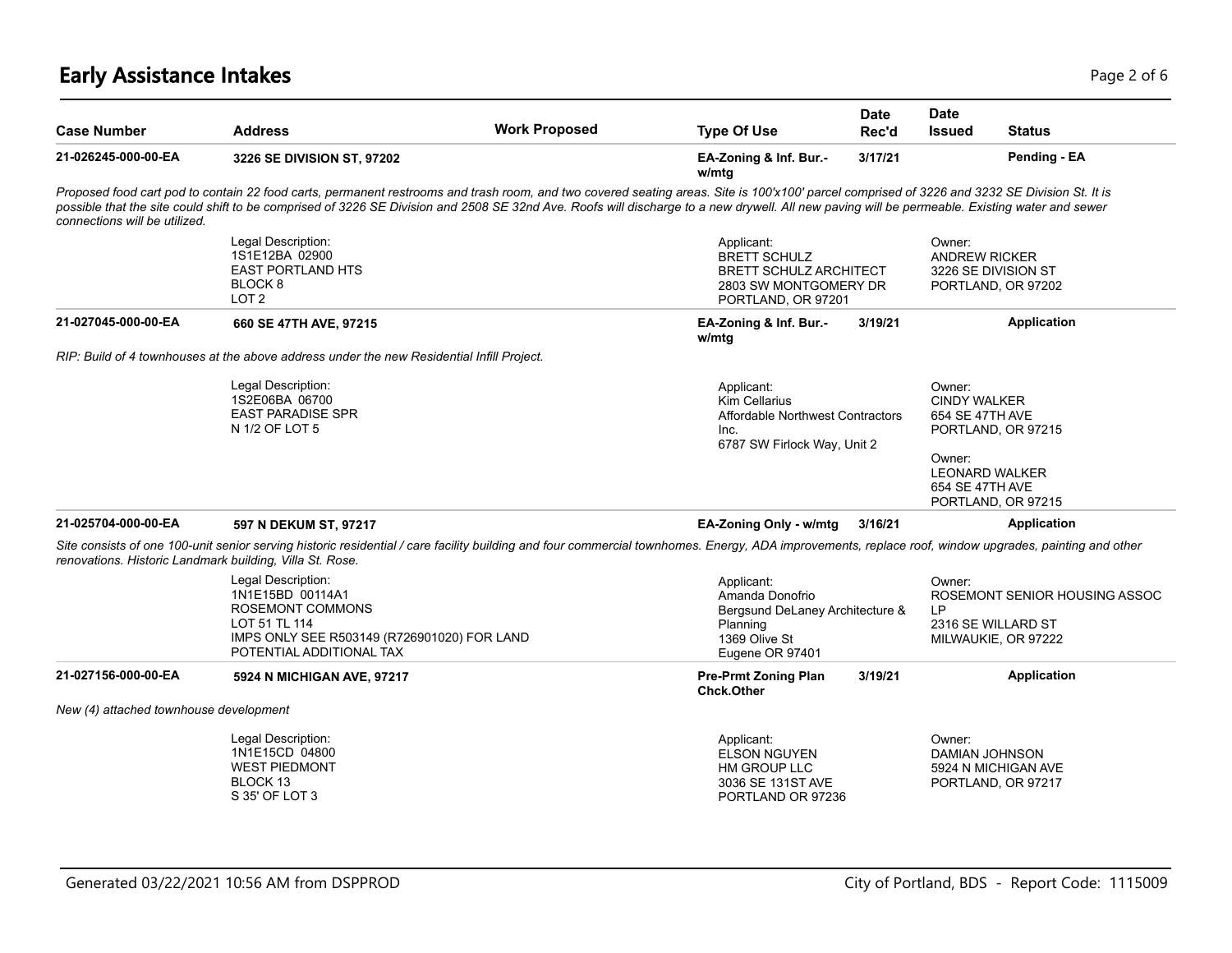### **Early Assistance Intakes** Page 1 of 6 and 2 and 2 and 2 and 2 and 2 and 2 and 2 and 2 and 2 and 2 and 2 and 2 and 2 and 2 and 2 and 2 and 2 and 2 and 2 and 2 and 2 and 2 and 2 and 2 and 2 and 2 and 2 and 2 and 2 and 2 and

| <b>Case Number</b>                | <b>Address</b>                                                                                                                                                                                                                                                                                                                                                                                            | <b>Work Proposed</b>   | <b>Type Of Use</b>                                                                                     | <b>Date</b><br>Rec'd                     | <b>Date</b><br><b>Issued</b>                   | <b>Status</b>                                                             |  |
|-----------------------------------|-----------------------------------------------------------------------------------------------------------------------------------------------------------------------------------------------------------------------------------------------------------------------------------------------------------------------------------------------------------------------------------------------------------|------------------------|--------------------------------------------------------------------------------------------------------|------------------------------------------|------------------------------------------------|---------------------------------------------------------------------------|--|
| 21-025326-000-00-EA               | 12529 SE POWELL BLVD, 97236                                                                                                                                                                                                                                                                                                                                                                               |                        | <b>Pre-Prmt Zoning Plan</b><br><b>Chck.Other</b>                                                       | 3/16/21                                  |                                                | Pending - EA                                                              |  |
| is proposed via a drywell system. | Two separate multi-family apartment buildings.169 units total. Building A is 3 stories high with a courtyard. Building B is 4 stories high with a courtyard. No basements proposed. Stormwater disposal                                                                                                                                                                                                   |                        |                                                                                                        |                                          |                                                |                                                                           |  |
|                                   | Legal Description:<br>1S2E11BC 08900<br>SECTION 11 1S 2E<br>TL 8900 3.71 ACRES                                                                                                                                                                                                                                                                                                                            |                        | Applicant:<br><b>ERIK PETERSEN</b><br><b>MWA Architects</b>                                            | 70 NW COUCH ST#401<br>PORTLAND, OR 97209 |                                                | Owner:<br>USA POWELL LLC<br>3200 DOUGLAS BLVD #200<br>ROSEVILLE, CA 95661 |  |
|                                   | Total # of Early Assistance intakes: 8                                                                                                                                                                                                                                                                                                                                                                    |                        |                                                                                                        |                                          |                                                |                                                                           |  |
| 21-025594-000-00-LU               | 5026 SW IOWA ST, 97221                                                                                                                                                                                                                                                                                                                                                                                    | <b>AD - Adjustment</b> | Type 2 procedure                                                                                       | 3/15/21                                  |                                                | Pending                                                                   |  |
|                                   | We propose to allow for the current driveway to serve as the required off-street parking space for this R7-zoned property, as part of a Garage Conversion to Habitable Living Space. We request an<br>exception to the Zoning Code requirement that an off-street parking space be accommodated within a specified distance from the front lot line when a Garage is converted to Habitable Living Space. |                        |                                                                                                        |                                          |                                                |                                                                           |  |
|                                   | Legal Description:<br>1S1E18DC 00200<br><b>VERMONT HILLS</b><br>BLOCK <sub>9</sub><br>LOT <sub>7</sub>                                                                                                                                                                                                                                                                                                    |                        | Applicant:<br><b>STEPHANIE DYER</b><br>DYER STUDIO INC<br>2156 N WILLAMETTE BLVD<br>PORTLAND, OR 97217 |                                          | Owner:<br><b>ANNE BROWN</b><br>5026 SW IOWA ST | PORTLAND, OR 97221-1713                                                   |  |
| 21-026376-000-00-LU               | 1715 NE BUFFALO ST, 97211                                                                                                                                                                                                                                                                                                                                                                                 | <b>AD - Adjustment</b> | Type 2 procedure                                                                                       | 3/17/21                                  |                                                | Pending                                                                   |  |
|                                   | Convert an existing detached structure (the original garage for the main dwelling) to an accessory dwelling unit (ADU). Three Adjustments requested: (1) Adjustment reducing the side setback; (2)<br>Adjustment reducing the front setback; and (3) adjustment relocating existing parking for the main dwelling from the front setback to the street.                                                   |                        |                                                                                                        |                                          |                                                |                                                                           |  |
|                                   | Legal Description:<br>1N1E14AB 03300<br>SECTION 14 1N 1E                                                                                                                                                                                                                                                                                                                                                  |                        | Applicant:<br><b>CELIA THROOP</b><br>1715 NE BUFFALO ST                                                |                                          | Owner:<br><b>CELIA THROOP</b>                  | 1715 NE BUFFALO ST                                                        |  |

**Total # of LU AD - Adjustment permit intakes: 2**

TL 3300 0.32 ACRES

PORTLAND, OR 97211

PORTLAND, OR 97211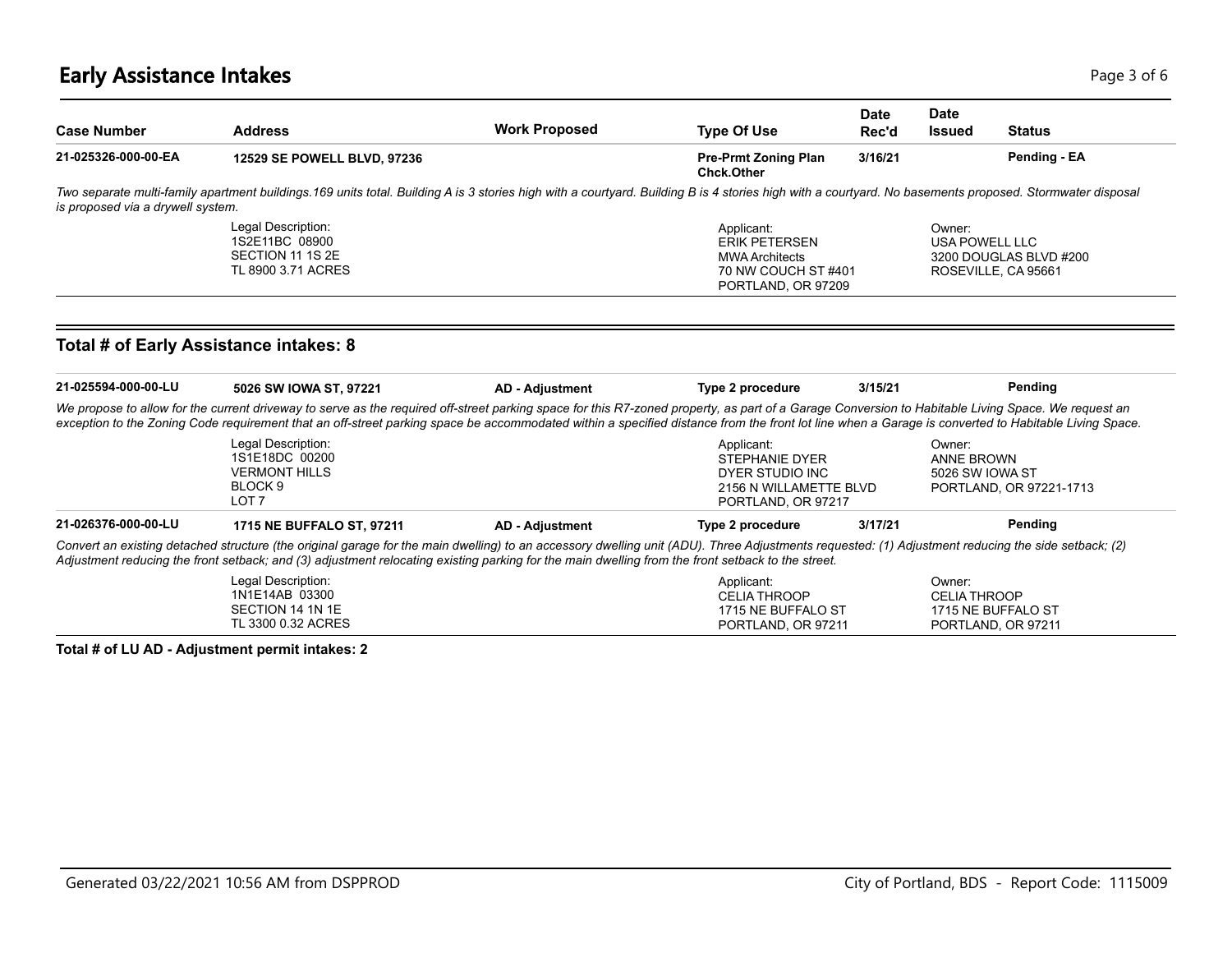### **Land Use Review Intakes** Page 4 of 6

| <b>Case Number</b>    | <b>Address</b>                                                                                                                                                                                                                                                                                                                                                                                 | <b>Work Proposed</b>                 | <b>Type Of Use</b>                                                                                                                                     | <b>Date</b><br>Rec'd | <b>Date</b><br>Issued                              | <b>Status</b>                                                                  |
|-----------------------|------------------------------------------------------------------------------------------------------------------------------------------------------------------------------------------------------------------------------------------------------------------------------------------------------------------------------------------------------------------------------------------------|--------------------------------------|--------------------------------------------------------------------------------------------------------------------------------------------------------|----------------------|----------------------------------------------------|--------------------------------------------------------------------------------|
| 21-025688-000-00-LU   | 15309 SE MAIN ST, 97233                                                                                                                                                                                                                                                                                                                                                                        | <b>CU - Conditional Use</b>          | Type 3 procedure                                                                                                                                       | 3/16/21              |                                                    | Pending                                                                        |
|                       | The proposed project includes improvements to the existing 5-acre Parklane Park, and development of the adjacent site to expand the park to 25 acres to create a signature park. Proposed site<br>features include three soccer fields, play areas, community gardens, circulation, two off-street parking areas, and related site improvements. 3 Adjustments are requested.                  |                                      |                                                                                                                                                        |                      |                                                    |                                                                                |
|                       | Legal Description:<br>1S2E01AC 00300<br>NEWHURST PK<br>LOT 27-30 TL 300                                                                                                                                                                                                                                                                                                                        |                                      | Applicant:<br><b>ANDREA KUNS</b><br><b>WALKER MACY</b><br>111 SW OAK ST #200<br>PORTLAND OR 97204<br><b>USA</b>                                        |                      | Owner:<br>PORTLAND CITY OF                         | 1221 SW 4TH AVE #130<br>PORTLAND, OR 97204-1900                                |
|                       |                                                                                                                                                                                                                                                                                                                                                                                                |                                      | Applicant:<br><b>SANDRA BURTZOS</b><br><b>PORTLAND PARKS &amp;</b><br><b>RECREATION</b><br>1120 SW 5TH AVE, STE 858<br>PORTLAND OR 97204<br><b>USA</b> |                      |                                                    |                                                                                |
|                       | Total # of LU CU - Conditional Use permit intakes: 1                                                                                                                                                                                                                                                                                                                                           |                                      |                                                                                                                                                        |                      |                                                    |                                                                                |
| 21-027089-000-00-LU   | 3322 NE 14TH AVE, 97212                                                                                                                                                                                                                                                                                                                                                                        | <b>HR - Historic Resource Review</b> | Type 2 procedure                                                                                                                                       | 3/19/21              |                                                    | Pending                                                                        |
| street facing façade. | Convert existing garage to habitable detached accessory use. Exterior updates of accessory to be compatible with main house and historic resource code. Add exterior entrance to basement on non-                                                                                                                                                                                              |                                      |                                                                                                                                                        |                      |                                                    |                                                                                |
|                       | Legal Description:<br>1N1E26AB 08700<br><b>IRVINGTON</b><br>BLOCK 70<br>LOT <sub>13</sub>                                                                                                                                                                                                                                                                                                      |                                      | Applicant:<br>LYNNE SMITH<br>LYNNE SMITH DESIGN LLC<br>4025 NE 13TH AVENUE<br>PORTLAND OR 97212<br><b>USA</b>                                          |                      | Owner:<br><b>KAREN AIGUIER</b><br>3322 NE 14TH AVE | PORTLAND, OR 97212                                                             |
| 21-026281-000-00-LU   | 737 SW SALMON ST, 97205                                                                                                                                                                                                                                                                                                                                                                        | <b>HR - Historic Resource Review</b> | Type 2 procedure                                                                                                                                       | 3/17/21              |                                                    | Pending                                                                        |
|                       | Request for Land-use review ( Historic Resource) for new exterior frontage improvements to the ground level of the Picnic House ( GOSH) restaurant along SW Salmon street & SW Park avenue.<br>Scope of work includes: new slider windows, fabric replacement at (E) awnings, new planters, new restaurant entry doors and frames, building security cameras and restaurant signage (5 signs). |                                      |                                                                                                                                                        |                      |                                                    |                                                                                |
|                       | Legal Description:<br>1S1E03BB 04000<br><b>PORTLAND</b><br>BLOCK 209<br>LOT 5&6<br>POTENTIAL ADDITIONAL TAX                                                                                                                                                                                                                                                                                    |                                      | Applicant:<br><b>MICHAEL ROBERTS</b><br><b>LRS ARCHITECTS</b><br>720 NW DAVIS SUITE 300<br>PORTLAND OR 97209<br><b>USA</b>                             |                      | Owner:                                             | <b>CSP-PARK LEXINGTON LP</b><br>6125 SW BOUNDARY ST<br>PORTLAND, OR 97221-1019 |
|                       |                                                                                                                                                                                                                                                                                                                                                                                                |                                      | Applicant:<br><b>QUINN BLACK</b><br><b>HUD PROPERTIES</b><br>ADMINISTRATOR / HARSCH<br>1431 SW 11TH AVE<br>PORTLAND OR 97201<br><b>USA</b>             |                      |                                                    |                                                                                |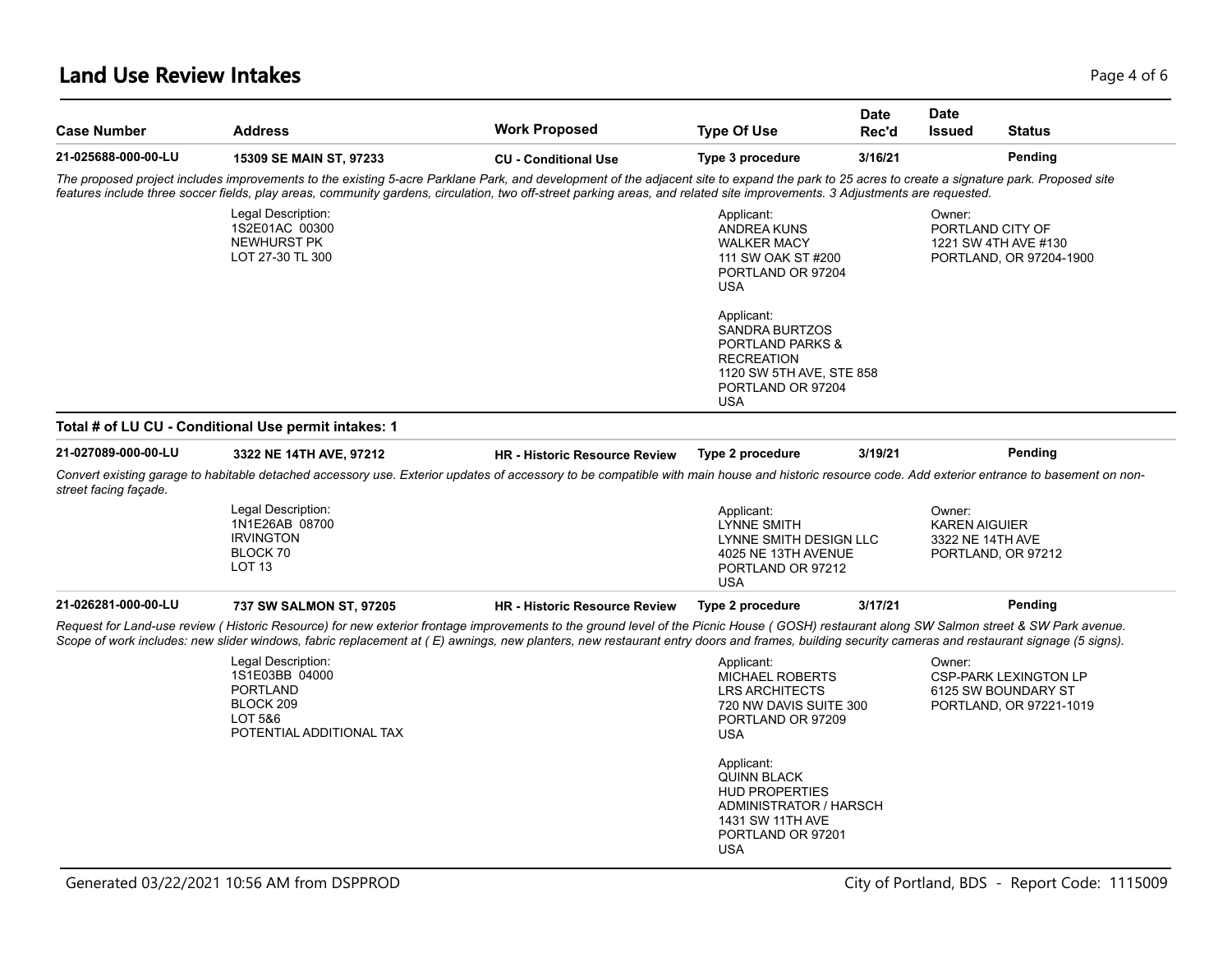### **Land Use Review Intakes** Page 1 of 6 and 2008 and 2008 and 2008 and 2008 and 2008 and 2008 and 2008 and 2008 and 2008 and 2008 and 2008 and 2008 and 2008 and 2008 and 2008 and 2008 and 2008 and 2008 and 2008 and 2008 and

| <b>Case Number</b>  | <b>Address</b>                                                                                                                                                                                                                                                                                                                                                                                                                                                                                                                | <b>Work Proposed</b>                                | <b>Type Of Use</b>                                                                                                                                               | <b>Date</b><br>Rec'd | <b>Date</b><br><b>Issued</b>                                               | <b>Status</b>                                                           |
|---------------------|-------------------------------------------------------------------------------------------------------------------------------------------------------------------------------------------------------------------------------------------------------------------------------------------------------------------------------------------------------------------------------------------------------------------------------------------------------------------------------------------------------------------------------|-----------------------------------------------------|------------------------------------------------------------------------------------------------------------------------------------------------------------------|----------------------|----------------------------------------------------------------------------|-------------------------------------------------------------------------|
| 21-026649-000-00-LU | <b>1509 NE KLICKITAT ST, 97212</b>                                                                                                                                                                                                                                                                                                                                                                                                                                                                                            | <b>HR</b> - Historic Resource Review                | Type 2 procedure                                                                                                                                                 | 3/17/21              |                                                                            | Pending                                                                 |
|                     | Conversion of an existing attic into living space to include a master suite. Addition of a new dormer onto the back of the house to accommodate a master bathroom. The new dormer will be a hip roof<br>to match the existing hip roofs. It will not be higher than the ridge of the main roof. The window and dormer details will match the existing dormer at the front of the house. Installation of an egress<br>skylight along the hidden north face of the main roof to accommodate egress requirements from a bedroom. |                                                     |                                                                                                                                                                  |                      |                                                                            |                                                                         |
|                     | Legal Description:<br>1N1E26AB 06700<br><b>IRVINGTON</b><br>BLOCK 57<br><b>LOT 11</b>                                                                                                                                                                                                                                                                                                                                                                                                                                         |                                                     | Applicant:<br><b>JOSEPH BASHAW</b><br><b>JOSEPH BASHAW</b><br><b>ARCHITECTURE LLC</b><br>52 SE 66TH AVE                                                          |                      | Owner:<br><b>MELISSA HURLEY</b>                                            | <b>1509 NE KLICKITAT ST</b><br>PORTLAND, OR 97212-2338                  |
|                     |                                                                                                                                                                                                                                                                                                                                                                                                                                                                                                                               |                                                     | PORTLAND OR 97215<br><b>USA</b>                                                                                                                                  |                      | Owner:<br>MICHAEL DAVIS                                                    | 1509 NE KLICKITAT ST<br>PORTLAND, OR 97212-2338                         |
|                     | Total # of LU HR - Historic Resource Review permit intakes: 3                                                                                                                                                                                                                                                                                                                                                                                                                                                                 |                                                     |                                                                                                                                                                  |                      |                                                                            |                                                                         |
| 21-027354-000-00-LU | 4553 NE ALBERTA ST - UNIT A, 97218                                                                                                                                                                                                                                                                                                                                                                                                                                                                                            | <b>LDP - Land Division Review</b><br>(Partition)    | Type 1x procedure                                                                                                                                                | 3/19/21              |                                                                            | Pending                                                                 |
| 2 lot partition     |                                                                                                                                                                                                                                                                                                                                                                                                                                                                                                                               |                                                     |                                                                                                                                                                  |                      |                                                                            |                                                                         |
|                     | Legal Description:<br>1N2E19BB 13700<br><b>BOUNDARY AC</b><br>E 50' OF LOT 39<br>W 25' OF LOT 40                                                                                                                                                                                                                                                                                                                                                                                                                              |                                                     | Applicant:<br><b>MIKE MONTGOMERY</b><br>SIMPL HOME DESIGNS<br>4931 SW 76TH AVE, PMB 211<br>PORTLAND, OR 97225                                                    |                      | Owner:<br><b>DOUGLAS TANSILL</b><br>4914 NE 17TH AVE<br>PORTLAND, OR 97211 |                                                                         |
|                     | Total # of LU LDP - Land Division Review (Partition) permit intakes: 1                                                                                                                                                                                                                                                                                                                                                                                                                                                        |                                                     |                                                                                                                                                                  |                      |                                                                            |                                                                         |
| 21-025649-000-00-LU | 7813 SE LUTHER RD, 97206                                                                                                                                                                                                                                                                                                                                                                                                                                                                                                      | <b>NE - Nonconf. Status</b><br><b>Establishment</b> | Type 2 procedure                                                                                                                                                 | 3/16/21              |                                                                            | Pending                                                                 |
|                     | In the context of previous LUCs submissions, Eagle Trailer learned that an environmental overlay, instituted in 1994, would prevent Eagle Trailer from using and storing hazardous substances on site.<br>However, the paint booth was established in the 1970s. It has been used by various entities consistently since it was installed.                                                                                                                                                                                    |                                                     |                                                                                                                                                                  |                      |                                                                            |                                                                         |
|                     | Legal Description:<br>1S2E20DD 05700<br>SECTION 20 1S 2E<br>TL 5700 1.12 ACRES                                                                                                                                                                                                                                                                                                                                                                                                                                                |                                                     | Applicant:<br><b>RICK BARNES</b><br><b>EAGLE TRAILER</b><br>MANUFACTURING/SB<br>NORTHWEST INVESTMENTS LLC<br>7813 LUTHER ROAD<br>PORTLAND OR 97206<br><b>USA</b> |                      | Owner:                                                                     | SB NORTHWEST INVESTMENTS LLC<br>7813 SE LUTHER RD<br>PORTLAND, OR 97206 |